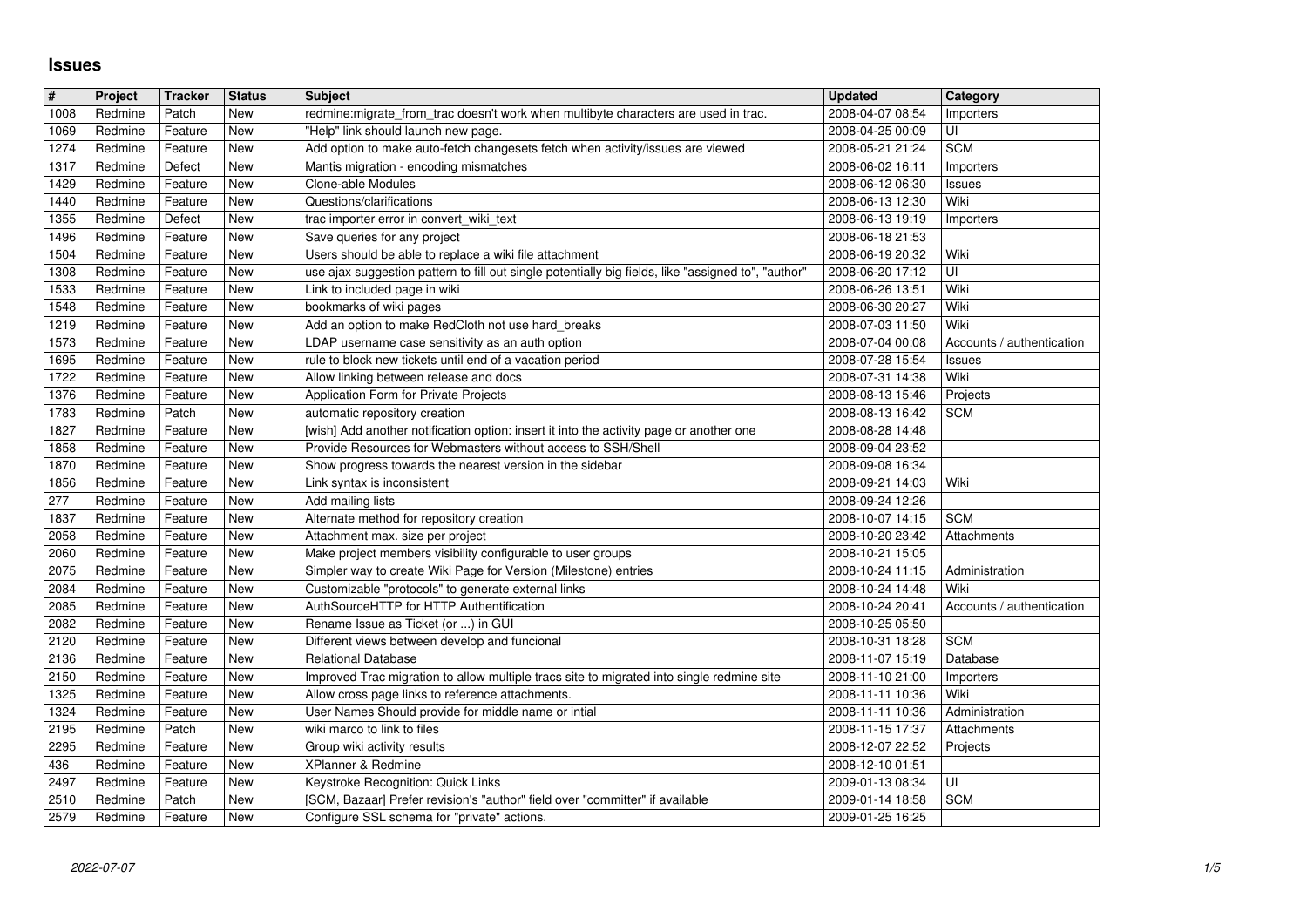| 2565<br>Redmine<br>Feature<br><b>New</b><br>Replacing projects/add page with projects/settings<br>2009-01-26 09:31<br>UI<br>2009-01-27 00:13<br>2596<br>Redmine<br>Feature<br>New<br>There are X users currently {editing viewing} this ticket<br>2614<br>Support different units in "Attachment max. size" field.<br>2009-01-28 21:08<br>Redmine<br>Feature<br>New<br>Attachments<br>2009-02-03 00:16<br>2592<br>Redmine<br>Feature<br>New<br>Suggested new feature: Recent ticket list at right of New Issue page<br>Issues<br>2675<br>Watch - add a personal comment<br>Redmine<br>Feature<br>New<br>2009-02-05 09:25<br>Define working steps/packages for tickets<br>2613<br>Redmine<br>Feature<br>New<br>2009-02-05 11:11<br>2671<br>Reports to show people's working performance and project overview status.<br>2009-02-09 18:31<br>Redmine<br>Feature<br>New<br>Access control to trackers by user roles/profiles<br>1462<br>Redmine<br>Feature<br>2009-02-27 16:09<br>Issues permissions<br>New<br>2855<br>Move Authetication Settings to Project Level<br>Redmine<br>2009-02-27 16:39<br>Feature<br>New<br>Administration<br>2892<br>Redmine<br>New<br>Filter atom feeds - not see/read your own changes<br>2009-03-04 07:52<br>Feeds<br>Feature<br>2918<br>New<br>Cross-project file search<br>2009-03-07 14:07<br>Redmine<br>Feature<br>Search engine<br>2947<br>Add a wrapping-setting button to edit-windows<br>2009-03-11 00:42<br>Wiki<br>Redmine<br>Feature<br>New<br>Wiki<br>application launch URLs not rendered as link<br>2953<br>Feature<br>New<br>2009-03-12 19:06<br>Redmine<br>2958<br>Different assignement for different roles<br>Redmine<br>New<br>2009-03-12 19:23<br>Feature<br>Administration<br>2951<br>I would like to see Summery filtered on Versions<br>Redmine<br>Feature<br>New<br>2009-03-13 12:18<br>2965<br>Redmine<br>Feature<br>New<br><b>CAS Authentication</b><br>2009-03-13 23:26<br>Accounts / authentication<br>2973<br>using smaller then or bigger then to all valid fields<br>Redmine<br>Feature<br>2009-03-15 20:25<br>New<br>UI<br>Redmine<br>Feature<br>New<br>context menu won't allow Assigned_To change cross projects<br>3031<br>2009-03-23 18:10<br>2576<br>Partially decouple application_helper.rb from Gravatar<br>Redmine<br>Patch<br>New<br>2009-03-24 22:34<br>Placement of input controls when adding related issue<br>3059<br>Redmine<br>New<br>2009-03-27 11:15<br>UI<br>Feature<br>3103<br>2009-04-02 07:45<br>Redmine<br>Feature<br>New<br>function suggestion about open area of information<br>3146<br>Optional Filters in custom queries<br>2009-04-09 13:14<br>Redmine<br>Feature<br>New<br>2538<br>2009-04-12 18:08<br>Redmine<br>New<br>Fine-grain controll over ticket view permissions<br>Feature<br><b>Issues permissions</b><br>Wiki "Blocks"<br>3205<br>Wiki<br>Redmine<br>Feature<br>New<br>2009-04-20 12:20<br>3266<br>Redmine<br>Feature<br>New<br>Commit ID syntaxn sugar/parsing<br>2009-04-30 00:41<br><b>Text formatting</b><br>3046<br>Mix associated revisions with journal entries<br>2009-05-01 11:28<br>Redmine<br>Feature<br>New<br>Issues<br>3269<br>Redmine<br>Feature<br>New<br>Writing a single batch file for all rake tasks<br>2009-05-14 00:15<br>3357<br><b>SCM</b><br>Redmine<br>Patch<br>New<br>Revision log relative to current location in the Repository Browser<br>2009-05-18 23:00<br>3365<br>Redmine<br>Feature<br>New<br>Consolidated time reports across projects [enhancement]<br>2009-05-19 20:50<br>Administration<br>426<br>In Reports, simple Show Estimated Time/Hours assigned to Each USER<br>2009-05-20 00:23<br>Redmine<br>Feature<br>New<br>Make second level navigation for all views in repository controller<br>2009-05-23 15:37<br><b>SCM</b><br>1601<br>Redmine<br>Patch<br>New<br>3393<br>2009-05-25 20:31<br>Redmine<br>New<br>Trac importer: customizable trackers mapping<br>Feature<br>Importers<br>3508<br>Redmine<br>Feature<br>New<br>Migrating individual project from redmine to another instance of redmine<br>2009-06-18 08:27<br>3563<br>Button "feedback required"<br>Redmine<br>Feature<br>New<br>2009-06-30 15:38<br>Issues<br>3555<br>Redmine<br>Feature<br>New<br>Search for My Issues<br>2009-06-30 21:41<br>Search engine<br>A simple plan for wiki concurrent edition<br>2876<br>Redmine<br>Feature<br>New<br>2009-06-30 22:34<br>Wiki<br><b>SCM</b><br>3578<br>Redmine<br>Defect<br>New<br>Subversion fetch_changesets does not handle moved (root-)directories<br>2009-07-01 22:24<br>2114<br>Redmine<br>Patch<br>New<br>Fixed Bugs in Importer Area<br>2009-07-16 16:45<br>Importers<br><b>New</b><br>Wiki<br>Redmine<br>Feature<br>Cucumber features in wiki<br>2009-07-31 09:11<br>3714<br>Feature<br>Forums - Categories, Separators and announcing<br>2009-08-06 03:54<br>Forums<br>Redmine<br>New<br>Wiki. TOC. The standardised anchors and admissible "fragment" part of URI.<br>3749<br>2009-08-18 01:10<br>Wiki<br>Redmine<br>Patch<br>New<br>3575<br><b>SCM</b><br>Redmine<br>Diff with older revision<br>2009-08-26 11:23<br>Feature<br>Reopened<br>3788<br>Fields with dropdowns should not show if there are no values<br>2009-08-27 19:48<br>Feature<br>Redmine<br>New<br>2022-07-07 | $\overline{\mathbf{t}}$ | Project | <b>Tracker</b> | <b>Status</b> | <b>Subject</b> | <b>Updated</b> | Category |
|------------------------------------------------------------------------------------------------------------------------------------------------------------------------------------------------------------------------------------------------------------------------------------------------------------------------------------------------------------------------------------------------------------------------------------------------------------------------------------------------------------------------------------------------------------------------------------------------------------------------------------------------------------------------------------------------------------------------------------------------------------------------------------------------------------------------------------------------------------------------------------------------------------------------------------------------------------------------------------------------------------------------------------------------------------------------------------------------------------------------------------------------------------------------------------------------------------------------------------------------------------------------------------------------------------------------------------------------------------------------------------------------------------------------------------------------------------------------------------------------------------------------------------------------------------------------------------------------------------------------------------------------------------------------------------------------------------------------------------------------------------------------------------------------------------------------------------------------------------------------------------------------------------------------------------------------------------------------------------------------------------------------------------------------------------------------------------------------------------------------------------------------------------------------------------------------------------------------------------------------------------------------------------------------------------------------------------------------------------------------------------------------------------------------------------------------------------------------------------------------------------------------------------------------------------------------------------------------------------------------------------------------------------------------------------------------------------------------------------------------------------------------------------------------------------------------------------------------------------------------------------------------------------------------------------------------------------------------------------------------------------------------------------------------------------------------------------------------------------------------------------------------------------------------------------------------------------------------------------------------------------------------------------------------------------------------------------------------------------------------------------------------------------------------------------------------------------------------------------------------------------------------------------------------------------------------------------------------------------------------------------------------------------------------------------------------------------------------------------------------------------------------------------------------------------------------------------------------------------------------------------------------------------------------------------------------------------------------------------------------------------------------------------------------------------------------------------------------------------------------------------------------------------------------------------------------------------------------------------------------------------------------------------------------------------------------------------------------------------------------------------------------------------------------------------------------------------------------------------------------------------------------------------------------------------------------------------------------------------------------------------------------------------------------------------------------------------------------------------------------------------------------------------------------------------------------------------------------------------------------------------------------------------------------------------------------------------------------------------------------------------------------------------------------------------------------------------------------------------------------------------------------------------------------------------------------------------------------------------------------------------|-------------------------|---------|----------------|---------------|----------------|----------------|----------|
| 3684                                                                                                                                                                                                                                                                                                                                                                                                                                                                                                                                                                                                                                                                                                                                                                                                                                                                                                                                                                                                                                                                                                                                                                                                                                                                                                                                                                                                                                                                                                                                                                                                                                                                                                                                                                                                                                                                                                                                                                                                                                                                                                                                                                                                                                                                                                                                                                                                                                                                                                                                                                                                                                                                                                                                                                                                                                                                                                                                                                                                                                                                                                                                                                                                                                                                                                                                                                                                                                                                                                                                                                                                                                                                                                                                                                                                                                                                                                                                                                                                                                                                                                                                                                                                                                                                                                                                                                                                                                                                                                                                                                                                                                                                                                                                                                                                                                                                                                                                                                                                                                                                                                                                                                                                                                                       |                         |         |                |               |                |                |          |
|                                                                                                                                                                                                                                                                                                                                                                                                                                                                                                                                                                                                                                                                                                                                                                                                                                                                                                                                                                                                                                                                                                                                                                                                                                                                                                                                                                                                                                                                                                                                                                                                                                                                                                                                                                                                                                                                                                                                                                                                                                                                                                                                                                                                                                                                                                                                                                                                                                                                                                                                                                                                                                                                                                                                                                                                                                                                                                                                                                                                                                                                                                                                                                                                                                                                                                                                                                                                                                                                                                                                                                                                                                                                                                                                                                                                                                                                                                                                                                                                                                                                                                                                                                                                                                                                                                                                                                                                                                                                                                                                                                                                                                                                                                                                                                                                                                                                                                                                                                                                                                                                                                                                                                                                                                                            |                         |         |                |               |                |                |          |
|                                                                                                                                                                                                                                                                                                                                                                                                                                                                                                                                                                                                                                                                                                                                                                                                                                                                                                                                                                                                                                                                                                                                                                                                                                                                                                                                                                                                                                                                                                                                                                                                                                                                                                                                                                                                                                                                                                                                                                                                                                                                                                                                                                                                                                                                                                                                                                                                                                                                                                                                                                                                                                                                                                                                                                                                                                                                                                                                                                                                                                                                                                                                                                                                                                                                                                                                                                                                                                                                                                                                                                                                                                                                                                                                                                                                                                                                                                                                                                                                                                                                                                                                                                                                                                                                                                                                                                                                                                                                                                                                                                                                                                                                                                                                                                                                                                                                                                                                                                                                                                                                                                                                                                                                                                                            |                         |         |                |               |                |                |          |
|                                                                                                                                                                                                                                                                                                                                                                                                                                                                                                                                                                                                                                                                                                                                                                                                                                                                                                                                                                                                                                                                                                                                                                                                                                                                                                                                                                                                                                                                                                                                                                                                                                                                                                                                                                                                                                                                                                                                                                                                                                                                                                                                                                                                                                                                                                                                                                                                                                                                                                                                                                                                                                                                                                                                                                                                                                                                                                                                                                                                                                                                                                                                                                                                                                                                                                                                                                                                                                                                                                                                                                                                                                                                                                                                                                                                                                                                                                                                                                                                                                                                                                                                                                                                                                                                                                                                                                                                                                                                                                                                                                                                                                                                                                                                                                                                                                                                                                                                                                                                                                                                                                                                                                                                                                                            |                         |         |                |               |                |                |          |
|                                                                                                                                                                                                                                                                                                                                                                                                                                                                                                                                                                                                                                                                                                                                                                                                                                                                                                                                                                                                                                                                                                                                                                                                                                                                                                                                                                                                                                                                                                                                                                                                                                                                                                                                                                                                                                                                                                                                                                                                                                                                                                                                                                                                                                                                                                                                                                                                                                                                                                                                                                                                                                                                                                                                                                                                                                                                                                                                                                                                                                                                                                                                                                                                                                                                                                                                                                                                                                                                                                                                                                                                                                                                                                                                                                                                                                                                                                                                                                                                                                                                                                                                                                                                                                                                                                                                                                                                                                                                                                                                                                                                                                                                                                                                                                                                                                                                                                                                                                                                                                                                                                                                                                                                                                                            |                         |         |                |               |                |                |          |
|                                                                                                                                                                                                                                                                                                                                                                                                                                                                                                                                                                                                                                                                                                                                                                                                                                                                                                                                                                                                                                                                                                                                                                                                                                                                                                                                                                                                                                                                                                                                                                                                                                                                                                                                                                                                                                                                                                                                                                                                                                                                                                                                                                                                                                                                                                                                                                                                                                                                                                                                                                                                                                                                                                                                                                                                                                                                                                                                                                                                                                                                                                                                                                                                                                                                                                                                                                                                                                                                                                                                                                                                                                                                                                                                                                                                                                                                                                                                                                                                                                                                                                                                                                                                                                                                                                                                                                                                                                                                                                                                                                                                                                                                                                                                                                                                                                                                                                                                                                                                                                                                                                                                                                                                                                                            |                         |         |                |               |                |                |          |
|                                                                                                                                                                                                                                                                                                                                                                                                                                                                                                                                                                                                                                                                                                                                                                                                                                                                                                                                                                                                                                                                                                                                                                                                                                                                                                                                                                                                                                                                                                                                                                                                                                                                                                                                                                                                                                                                                                                                                                                                                                                                                                                                                                                                                                                                                                                                                                                                                                                                                                                                                                                                                                                                                                                                                                                                                                                                                                                                                                                                                                                                                                                                                                                                                                                                                                                                                                                                                                                                                                                                                                                                                                                                                                                                                                                                                                                                                                                                                                                                                                                                                                                                                                                                                                                                                                                                                                                                                                                                                                                                                                                                                                                                                                                                                                                                                                                                                                                                                                                                                                                                                                                                                                                                                                                            |                         |         |                |               |                |                |          |
|                                                                                                                                                                                                                                                                                                                                                                                                                                                                                                                                                                                                                                                                                                                                                                                                                                                                                                                                                                                                                                                                                                                                                                                                                                                                                                                                                                                                                                                                                                                                                                                                                                                                                                                                                                                                                                                                                                                                                                                                                                                                                                                                                                                                                                                                                                                                                                                                                                                                                                                                                                                                                                                                                                                                                                                                                                                                                                                                                                                                                                                                                                                                                                                                                                                                                                                                                                                                                                                                                                                                                                                                                                                                                                                                                                                                                                                                                                                                                                                                                                                                                                                                                                                                                                                                                                                                                                                                                                                                                                                                                                                                                                                                                                                                                                                                                                                                                                                                                                                                                                                                                                                                                                                                                                                            |                         |         |                |               |                |                |          |
|                                                                                                                                                                                                                                                                                                                                                                                                                                                                                                                                                                                                                                                                                                                                                                                                                                                                                                                                                                                                                                                                                                                                                                                                                                                                                                                                                                                                                                                                                                                                                                                                                                                                                                                                                                                                                                                                                                                                                                                                                                                                                                                                                                                                                                                                                                                                                                                                                                                                                                                                                                                                                                                                                                                                                                                                                                                                                                                                                                                                                                                                                                                                                                                                                                                                                                                                                                                                                                                                                                                                                                                                                                                                                                                                                                                                                                                                                                                                                                                                                                                                                                                                                                                                                                                                                                                                                                                                                                                                                                                                                                                                                                                                                                                                                                                                                                                                                                                                                                                                                                                                                                                                                                                                                                                            |                         |         |                |               |                |                |          |
|                                                                                                                                                                                                                                                                                                                                                                                                                                                                                                                                                                                                                                                                                                                                                                                                                                                                                                                                                                                                                                                                                                                                                                                                                                                                                                                                                                                                                                                                                                                                                                                                                                                                                                                                                                                                                                                                                                                                                                                                                                                                                                                                                                                                                                                                                                                                                                                                                                                                                                                                                                                                                                                                                                                                                                                                                                                                                                                                                                                                                                                                                                                                                                                                                                                                                                                                                                                                                                                                                                                                                                                                                                                                                                                                                                                                                                                                                                                                                                                                                                                                                                                                                                                                                                                                                                                                                                                                                                                                                                                                                                                                                                                                                                                                                                                                                                                                                                                                                                                                                                                                                                                                                                                                                                                            |                         |         |                |               |                |                |          |
|                                                                                                                                                                                                                                                                                                                                                                                                                                                                                                                                                                                                                                                                                                                                                                                                                                                                                                                                                                                                                                                                                                                                                                                                                                                                                                                                                                                                                                                                                                                                                                                                                                                                                                                                                                                                                                                                                                                                                                                                                                                                                                                                                                                                                                                                                                                                                                                                                                                                                                                                                                                                                                                                                                                                                                                                                                                                                                                                                                                                                                                                                                                                                                                                                                                                                                                                                                                                                                                                                                                                                                                                                                                                                                                                                                                                                                                                                                                                                                                                                                                                                                                                                                                                                                                                                                                                                                                                                                                                                                                                                                                                                                                                                                                                                                                                                                                                                                                                                                                                                                                                                                                                                                                                                                                            |                         |         |                |               |                |                |          |
|                                                                                                                                                                                                                                                                                                                                                                                                                                                                                                                                                                                                                                                                                                                                                                                                                                                                                                                                                                                                                                                                                                                                                                                                                                                                                                                                                                                                                                                                                                                                                                                                                                                                                                                                                                                                                                                                                                                                                                                                                                                                                                                                                                                                                                                                                                                                                                                                                                                                                                                                                                                                                                                                                                                                                                                                                                                                                                                                                                                                                                                                                                                                                                                                                                                                                                                                                                                                                                                                                                                                                                                                                                                                                                                                                                                                                                                                                                                                                                                                                                                                                                                                                                                                                                                                                                                                                                                                                                                                                                                                                                                                                                                                                                                                                                                                                                                                                                                                                                                                                                                                                                                                                                                                                                                            |                         |         |                |               |                |                |          |
|                                                                                                                                                                                                                                                                                                                                                                                                                                                                                                                                                                                                                                                                                                                                                                                                                                                                                                                                                                                                                                                                                                                                                                                                                                                                                                                                                                                                                                                                                                                                                                                                                                                                                                                                                                                                                                                                                                                                                                                                                                                                                                                                                                                                                                                                                                                                                                                                                                                                                                                                                                                                                                                                                                                                                                                                                                                                                                                                                                                                                                                                                                                                                                                                                                                                                                                                                                                                                                                                                                                                                                                                                                                                                                                                                                                                                                                                                                                                                                                                                                                                                                                                                                                                                                                                                                                                                                                                                                                                                                                                                                                                                                                                                                                                                                                                                                                                                                                                                                                                                                                                                                                                                                                                                                                            |                         |         |                |               |                |                |          |
|                                                                                                                                                                                                                                                                                                                                                                                                                                                                                                                                                                                                                                                                                                                                                                                                                                                                                                                                                                                                                                                                                                                                                                                                                                                                                                                                                                                                                                                                                                                                                                                                                                                                                                                                                                                                                                                                                                                                                                                                                                                                                                                                                                                                                                                                                                                                                                                                                                                                                                                                                                                                                                                                                                                                                                                                                                                                                                                                                                                                                                                                                                                                                                                                                                                                                                                                                                                                                                                                                                                                                                                                                                                                                                                                                                                                                                                                                                                                                                                                                                                                                                                                                                                                                                                                                                                                                                                                                                                                                                                                                                                                                                                                                                                                                                                                                                                                                                                                                                                                                                                                                                                                                                                                                                                            |                         |         |                |               |                |                |          |
|                                                                                                                                                                                                                                                                                                                                                                                                                                                                                                                                                                                                                                                                                                                                                                                                                                                                                                                                                                                                                                                                                                                                                                                                                                                                                                                                                                                                                                                                                                                                                                                                                                                                                                                                                                                                                                                                                                                                                                                                                                                                                                                                                                                                                                                                                                                                                                                                                                                                                                                                                                                                                                                                                                                                                                                                                                                                                                                                                                                                                                                                                                                                                                                                                                                                                                                                                                                                                                                                                                                                                                                                                                                                                                                                                                                                                                                                                                                                                                                                                                                                                                                                                                                                                                                                                                                                                                                                                                                                                                                                                                                                                                                                                                                                                                                                                                                                                                                                                                                                                                                                                                                                                                                                                                                            |                         |         |                |               |                |                |          |
|                                                                                                                                                                                                                                                                                                                                                                                                                                                                                                                                                                                                                                                                                                                                                                                                                                                                                                                                                                                                                                                                                                                                                                                                                                                                                                                                                                                                                                                                                                                                                                                                                                                                                                                                                                                                                                                                                                                                                                                                                                                                                                                                                                                                                                                                                                                                                                                                                                                                                                                                                                                                                                                                                                                                                                                                                                                                                                                                                                                                                                                                                                                                                                                                                                                                                                                                                                                                                                                                                                                                                                                                                                                                                                                                                                                                                                                                                                                                                                                                                                                                                                                                                                                                                                                                                                                                                                                                                                                                                                                                                                                                                                                                                                                                                                                                                                                                                                                                                                                                                                                                                                                                                                                                                                                            |                         |         |                |               |                |                |          |
|                                                                                                                                                                                                                                                                                                                                                                                                                                                                                                                                                                                                                                                                                                                                                                                                                                                                                                                                                                                                                                                                                                                                                                                                                                                                                                                                                                                                                                                                                                                                                                                                                                                                                                                                                                                                                                                                                                                                                                                                                                                                                                                                                                                                                                                                                                                                                                                                                                                                                                                                                                                                                                                                                                                                                                                                                                                                                                                                                                                                                                                                                                                                                                                                                                                                                                                                                                                                                                                                                                                                                                                                                                                                                                                                                                                                                                                                                                                                                                                                                                                                                                                                                                                                                                                                                                                                                                                                                                                                                                                                                                                                                                                                                                                                                                                                                                                                                                                                                                                                                                                                                                                                                                                                                                                            |                         |         |                |               |                |                |          |
|                                                                                                                                                                                                                                                                                                                                                                                                                                                                                                                                                                                                                                                                                                                                                                                                                                                                                                                                                                                                                                                                                                                                                                                                                                                                                                                                                                                                                                                                                                                                                                                                                                                                                                                                                                                                                                                                                                                                                                                                                                                                                                                                                                                                                                                                                                                                                                                                                                                                                                                                                                                                                                                                                                                                                                                                                                                                                                                                                                                                                                                                                                                                                                                                                                                                                                                                                                                                                                                                                                                                                                                                                                                                                                                                                                                                                                                                                                                                                                                                                                                                                                                                                                                                                                                                                                                                                                                                                                                                                                                                                                                                                                                                                                                                                                                                                                                                                                                                                                                                                                                                                                                                                                                                                                                            |                         |         |                |               |                |                |          |
|                                                                                                                                                                                                                                                                                                                                                                                                                                                                                                                                                                                                                                                                                                                                                                                                                                                                                                                                                                                                                                                                                                                                                                                                                                                                                                                                                                                                                                                                                                                                                                                                                                                                                                                                                                                                                                                                                                                                                                                                                                                                                                                                                                                                                                                                                                                                                                                                                                                                                                                                                                                                                                                                                                                                                                                                                                                                                                                                                                                                                                                                                                                                                                                                                                                                                                                                                                                                                                                                                                                                                                                                                                                                                                                                                                                                                                                                                                                                                                                                                                                                                                                                                                                                                                                                                                                                                                                                                                                                                                                                                                                                                                                                                                                                                                                                                                                                                                                                                                                                                                                                                                                                                                                                                                                            |                         |         |                |               |                |                |          |
|                                                                                                                                                                                                                                                                                                                                                                                                                                                                                                                                                                                                                                                                                                                                                                                                                                                                                                                                                                                                                                                                                                                                                                                                                                                                                                                                                                                                                                                                                                                                                                                                                                                                                                                                                                                                                                                                                                                                                                                                                                                                                                                                                                                                                                                                                                                                                                                                                                                                                                                                                                                                                                                                                                                                                                                                                                                                                                                                                                                                                                                                                                                                                                                                                                                                                                                                                                                                                                                                                                                                                                                                                                                                                                                                                                                                                                                                                                                                                                                                                                                                                                                                                                                                                                                                                                                                                                                                                                                                                                                                                                                                                                                                                                                                                                                                                                                                                                                                                                                                                                                                                                                                                                                                                                                            |                         |         |                |               |                |                |          |
|                                                                                                                                                                                                                                                                                                                                                                                                                                                                                                                                                                                                                                                                                                                                                                                                                                                                                                                                                                                                                                                                                                                                                                                                                                                                                                                                                                                                                                                                                                                                                                                                                                                                                                                                                                                                                                                                                                                                                                                                                                                                                                                                                                                                                                                                                                                                                                                                                                                                                                                                                                                                                                                                                                                                                                                                                                                                                                                                                                                                                                                                                                                                                                                                                                                                                                                                                                                                                                                                                                                                                                                                                                                                                                                                                                                                                                                                                                                                                                                                                                                                                                                                                                                                                                                                                                                                                                                                                                                                                                                                                                                                                                                                                                                                                                                                                                                                                                                                                                                                                                                                                                                                                                                                                                                            |                         |         |                |               |                |                |          |
|                                                                                                                                                                                                                                                                                                                                                                                                                                                                                                                                                                                                                                                                                                                                                                                                                                                                                                                                                                                                                                                                                                                                                                                                                                                                                                                                                                                                                                                                                                                                                                                                                                                                                                                                                                                                                                                                                                                                                                                                                                                                                                                                                                                                                                                                                                                                                                                                                                                                                                                                                                                                                                                                                                                                                                                                                                                                                                                                                                                                                                                                                                                                                                                                                                                                                                                                                                                                                                                                                                                                                                                                                                                                                                                                                                                                                                                                                                                                                                                                                                                                                                                                                                                                                                                                                                                                                                                                                                                                                                                                                                                                                                                                                                                                                                                                                                                                                                                                                                                                                                                                                                                                                                                                                                                            |                         |         |                |               |                |                |          |
|                                                                                                                                                                                                                                                                                                                                                                                                                                                                                                                                                                                                                                                                                                                                                                                                                                                                                                                                                                                                                                                                                                                                                                                                                                                                                                                                                                                                                                                                                                                                                                                                                                                                                                                                                                                                                                                                                                                                                                                                                                                                                                                                                                                                                                                                                                                                                                                                                                                                                                                                                                                                                                                                                                                                                                                                                                                                                                                                                                                                                                                                                                                                                                                                                                                                                                                                                                                                                                                                                                                                                                                                                                                                                                                                                                                                                                                                                                                                                                                                                                                                                                                                                                                                                                                                                                                                                                                                                                                                                                                                                                                                                                                                                                                                                                                                                                                                                                                                                                                                                                                                                                                                                                                                                                                            |                         |         |                |               |                |                |          |
|                                                                                                                                                                                                                                                                                                                                                                                                                                                                                                                                                                                                                                                                                                                                                                                                                                                                                                                                                                                                                                                                                                                                                                                                                                                                                                                                                                                                                                                                                                                                                                                                                                                                                                                                                                                                                                                                                                                                                                                                                                                                                                                                                                                                                                                                                                                                                                                                                                                                                                                                                                                                                                                                                                                                                                                                                                                                                                                                                                                                                                                                                                                                                                                                                                                                                                                                                                                                                                                                                                                                                                                                                                                                                                                                                                                                                                                                                                                                                                                                                                                                                                                                                                                                                                                                                                                                                                                                                                                                                                                                                                                                                                                                                                                                                                                                                                                                                                                                                                                                                                                                                                                                                                                                                                                            |                         |         |                |               |                |                |          |
|                                                                                                                                                                                                                                                                                                                                                                                                                                                                                                                                                                                                                                                                                                                                                                                                                                                                                                                                                                                                                                                                                                                                                                                                                                                                                                                                                                                                                                                                                                                                                                                                                                                                                                                                                                                                                                                                                                                                                                                                                                                                                                                                                                                                                                                                                                                                                                                                                                                                                                                                                                                                                                                                                                                                                                                                                                                                                                                                                                                                                                                                                                                                                                                                                                                                                                                                                                                                                                                                                                                                                                                                                                                                                                                                                                                                                                                                                                                                                                                                                                                                                                                                                                                                                                                                                                                                                                                                                                                                                                                                                                                                                                                                                                                                                                                                                                                                                                                                                                                                                                                                                                                                                                                                                                                            |                         |         |                |               |                |                |          |
|                                                                                                                                                                                                                                                                                                                                                                                                                                                                                                                                                                                                                                                                                                                                                                                                                                                                                                                                                                                                                                                                                                                                                                                                                                                                                                                                                                                                                                                                                                                                                                                                                                                                                                                                                                                                                                                                                                                                                                                                                                                                                                                                                                                                                                                                                                                                                                                                                                                                                                                                                                                                                                                                                                                                                                                                                                                                                                                                                                                                                                                                                                                                                                                                                                                                                                                                                                                                                                                                                                                                                                                                                                                                                                                                                                                                                                                                                                                                                                                                                                                                                                                                                                                                                                                                                                                                                                                                                                                                                                                                                                                                                                                                                                                                                                                                                                                                                                                                                                                                                                                                                                                                                                                                                                                            |                         |         |                |               |                |                |          |
|                                                                                                                                                                                                                                                                                                                                                                                                                                                                                                                                                                                                                                                                                                                                                                                                                                                                                                                                                                                                                                                                                                                                                                                                                                                                                                                                                                                                                                                                                                                                                                                                                                                                                                                                                                                                                                                                                                                                                                                                                                                                                                                                                                                                                                                                                                                                                                                                                                                                                                                                                                                                                                                                                                                                                                                                                                                                                                                                                                                                                                                                                                                                                                                                                                                                                                                                                                                                                                                                                                                                                                                                                                                                                                                                                                                                                                                                                                                                                                                                                                                                                                                                                                                                                                                                                                                                                                                                                                                                                                                                                                                                                                                                                                                                                                                                                                                                                                                                                                                                                                                                                                                                                                                                                                                            |                         |         |                |               |                |                |          |
|                                                                                                                                                                                                                                                                                                                                                                                                                                                                                                                                                                                                                                                                                                                                                                                                                                                                                                                                                                                                                                                                                                                                                                                                                                                                                                                                                                                                                                                                                                                                                                                                                                                                                                                                                                                                                                                                                                                                                                                                                                                                                                                                                                                                                                                                                                                                                                                                                                                                                                                                                                                                                                                                                                                                                                                                                                                                                                                                                                                                                                                                                                                                                                                                                                                                                                                                                                                                                                                                                                                                                                                                                                                                                                                                                                                                                                                                                                                                                                                                                                                                                                                                                                                                                                                                                                                                                                                                                                                                                                                                                                                                                                                                                                                                                                                                                                                                                                                                                                                                                                                                                                                                                                                                                                                            |                         |         |                |               |                |                |          |
|                                                                                                                                                                                                                                                                                                                                                                                                                                                                                                                                                                                                                                                                                                                                                                                                                                                                                                                                                                                                                                                                                                                                                                                                                                                                                                                                                                                                                                                                                                                                                                                                                                                                                                                                                                                                                                                                                                                                                                                                                                                                                                                                                                                                                                                                                                                                                                                                                                                                                                                                                                                                                                                                                                                                                                                                                                                                                                                                                                                                                                                                                                                                                                                                                                                                                                                                                                                                                                                                                                                                                                                                                                                                                                                                                                                                                                                                                                                                                                                                                                                                                                                                                                                                                                                                                                                                                                                                                                                                                                                                                                                                                                                                                                                                                                                                                                                                                                                                                                                                                                                                                                                                                                                                                                                            |                         |         |                |               |                |                |          |
|                                                                                                                                                                                                                                                                                                                                                                                                                                                                                                                                                                                                                                                                                                                                                                                                                                                                                                                                                                                                                                                                                                                                                                                                                                                                                                                                                                                                                                                                                                                                                                                                                                                                                                                                                                                                                                                                                                                                                                                                                                                                                                                                                                                                                                                                                                                                                                                                                                                                                                                                                                                                                                                                                                                                                                                                                                                                                                                                                                                                                                                                                                                                                                                                                                                                                                                                                                                                                                                                                                                                                                                                                                                                                                                                                                                                                                                                                                                                                                                                                                                                                                                                                                                                                                                                                                                                                                                                                                                                                                                                                                                                                                                                                                                                                                                                                                                                                                                                                                                                                                                                                                                                                                                                                                                            |                         |         |                |               |                |                |          |
|                                                                                                                                                                                                                                                                                                                                                                                                                                                                                                                                                                                                                                                                                                                                                                                                                                                                                                                                                                                                                                                                                                                                                                                                                                                                                                                                                                                                                                                                                                                                                                                                                                                                                                                                                                                                                                                                                                                                                                                                                                                                                                                                                                                                                                                                                                                                                                                                                                                                                                                                                                                                                                                                                                                                                                                                                                                                                                                                                                                                                                                                                                                                                                                                                                                                                                                                                                                                                                                                                                                                                                                                                                                                                                                                                                                                                                                                                                                                                                                                                                                                                                                                                                                                                                                                                                                                                                                                                                                                                                                                                                                                                                                                                                                                                                                                                                                                                                                                                                                                                                                                                                                                                                                                                                                            |                         |         |                |               |                |                |          |
|                                                                                                                                                                                                                                                                                                                                                                                                                                                                                                                                                                                                                                                                                                                                                                                                                                                                                                                                                                                                                                                                                                                                                                                                                                                                                                                                                                                                                                                                                                                                                                                                                                                                                                                                                                                                                                                                                                                                                                                                                                                                                                                                                                                                                                                                                                                                                                                                                                                                                                                                                                                                                                                                                                                                                                                                                                                                                                                                                                                                                                                                                                                                                                                                                                                                                                                                                                                                                                                                                                                                                                                                                                                                                                                                                                                                                                                                                                                                                                                                                                                                                                                                                                                                                                                                                                                                                                                                                                                                                                                                                                                                                                                                                                                                                                                                                                                                                                                                                                                                                                                                                                                                                                                                                                                            |                         |         |                |               |                |                |          |
|                                                                                                                                                                                                                                                                                                                                                                                                                                                                                                                                                                                                                                                                                                                                                                                                                                                                                                                                                                                                                                                                                                                                                                                                                                                                                                                                                                                                                                                                                                                                                                                                                                                                                                                                                                                                                                                                                                                                                                                                                                                                                                                                                                                                                                                                                                                                                                                                                                                                                                                                                                                                                                                                                                                                                                                                                                                                                                                                                                                                                                                                                                                                                                                                                                                                                                                                                                                                                                                                                                                                                                                                                                                                                                                                                                                                                                                                                                                                                                                                                                                                                                                                                                                                                                                                                                                                                                                                                                                                                                                                                                                                                                                                                                                                                                                                                                                                                                                                                                                                                                                                                                                                                                                                                                                            |                         |         |                |               |                |                |          |
|                                                                                                                                                                                                                                                                                                                                                                                                                                                                                                                                                                                                                                                                                                                                                                                                                                                                                                                                                                                                                                                                                                                                                                                                                                                                                                                                                                                                                                                                                                                                                                                                                                                                                                                                                                                                                                                                                                                                                                                                                                                                                                                                                                                                                                                                                                                                                                                                                                                                                                                                                                                                                                                                                                                                                                                                                                                                                                                                                                                                                                                                                                                                                                                                                                                                                                                                                                                                                                                                                                                                                                                                                                                                                                                                                                                                                                                                                                                                                                                                                                                                                                                                                                                                                                                                                                                                                                                                                                                                                                                                                                                                                                                                                                                                                                                                                                                                                                                                                                                                                                                                                                                                                                                                                                                            |                         |         |                |               |                |                |          |
|                                                                                                                                                                                                                                                                                                                                                                                                                                                                                                                                                                                                                                                                                                                                                                                                                                                                                                                                                                                                                                                                                                                                                                                                                                                                                                                                                                                                                                                                                                                                                                                                                                                                                                                                                                                                                                                                                                                                                                                                                                                                                                                                                                                                                                                                                                                                                                                                                                                                                                                                                                                                                                                                                                                                                                                                                                                                                                                                                                                                                                                                                                                                                                                                                                                                                                                                                                                                                                                                                                                                                                                                                                                                                                                                                                                                                                                                                                                                                                                                                                                                                                                                                                                                                                                                                                                                                                                                                                                                                                                                                                                                                                                                                                                                                                                                                                                                                                                                                                                                                                                                                                                                                                                                                                                            |                         |         |                |               |                |                |          |
|                                                                                                                                                                                                                                                                                                                                                                                                                                                                                                                                                                                                                                                                                                                                                                                                                                                                                                                                                                                                                                                                                                                                                                                                                                                                                                                                                                                                                                                                                                                                                                                                                                                                                                                                                                                                                                                                                                                                                                                                                                                                                                                                                                                                                                                                                                                                                                                                                                                                                                                                                                                                                                                                                                                                                                                                                                                                                                                                                                                                                                                                                                                                                                                                                                                                                                                                                                                                                                                                                                                                                                                                                                                                                                                                                                                                                                                                                                                                                                                                                                                                                                                                                                                                                                                                                                                                                                                                                                                                                                                                                                                                                                                                                                                                                                                                                                                                                                                                                                                                                                                                                                                                                                                                                                                            |                         |         |                |               |                |                |          |
|                                                                                                                                                                                                                                                                                                                                                                                                                                                                                                                                                                                                                                                                                                                                                                                                                                                                                                                                                                                                                                                                                                                                                                                                                                                                                                                                                                                                                                                                                                                                                                                                                                                                                                                                                                                                                                                                                                                                                                                                                                                                                                                                                                                                                                                                                                                                                                                                                                                                                                                                                                                                                                                                                                                                                                                                                                                                                                                                                                                                                                                                                                                                                                                                                                                                                                                                                                                                                                                                                                                                                                                                                                                                                                                                                                                                                                                                                                                                                                                                                                                                                                                                                                                                                                                                                                                                                                                                                                                                                                                                                                                                                                                                                                                                                                                                                                                                                                                                                                                                                                                                                                                                                                                                                                                            |                         |         |                |               |                |                |          |
|                                                                                                                                                                                                                                                                                                                                                                                                                                                                                                                                                                                                                                                                                                                                                                                                                                                                                                                                                                                                                                                                                                                                                                                                                                                                                                                                                                                                                                                                                                                                                                                                                                                                                                                                                                                                                                                                                                                                                                                                                                                                                                                                                                                                                                                                                                                                                                                                                                                                                                                                                                                                                                                                                                                                                                                                                                                                                                                                                                                                                                                                                                                                                                                                                                                                                                                                                                                                                                                                                                                                                                                                                                                                                                                                                                                                                                                                                                                                                                                                                                                                                                                                                                                                                                                                                                                                                                                                                                                                                                                                                                                                                                                                                                                                                                                                                                                                                                                                                                                                                                                                                                                                                                                                                                                            |                         |         |                |               |                |                |          |
|                                                                                                                                                                                                                                                                                                                                                                                                                                                                                                                                                                                                                                                                                                                                                                                                                                                                                                                                                                                                                                                                                                                                                                                                                                                                                                                                                                                                                                                                                                                                                                                                                                                                                                                                                                                                                                                                                                                                                                                                                                                                                                                                                                                                                                                                                                                                                                                                                                                                                                                                                                                                                                                                                                                                                                                                                                                                                                                                                                                                                                                                                                                                                                                                                                                                                                                                                                                                                                                                                                                                                                                                                                                                                                                                                                                                                                                                                                                                                                                                                                                                                                                                                                                                                                                                                                                                                                                                                                                                                                                                                                                                                                                                                                                                                                                                                                                                                                                                                                                                                                                                                                                                                                                                                                                            |                         |         |                |               |                |                |          |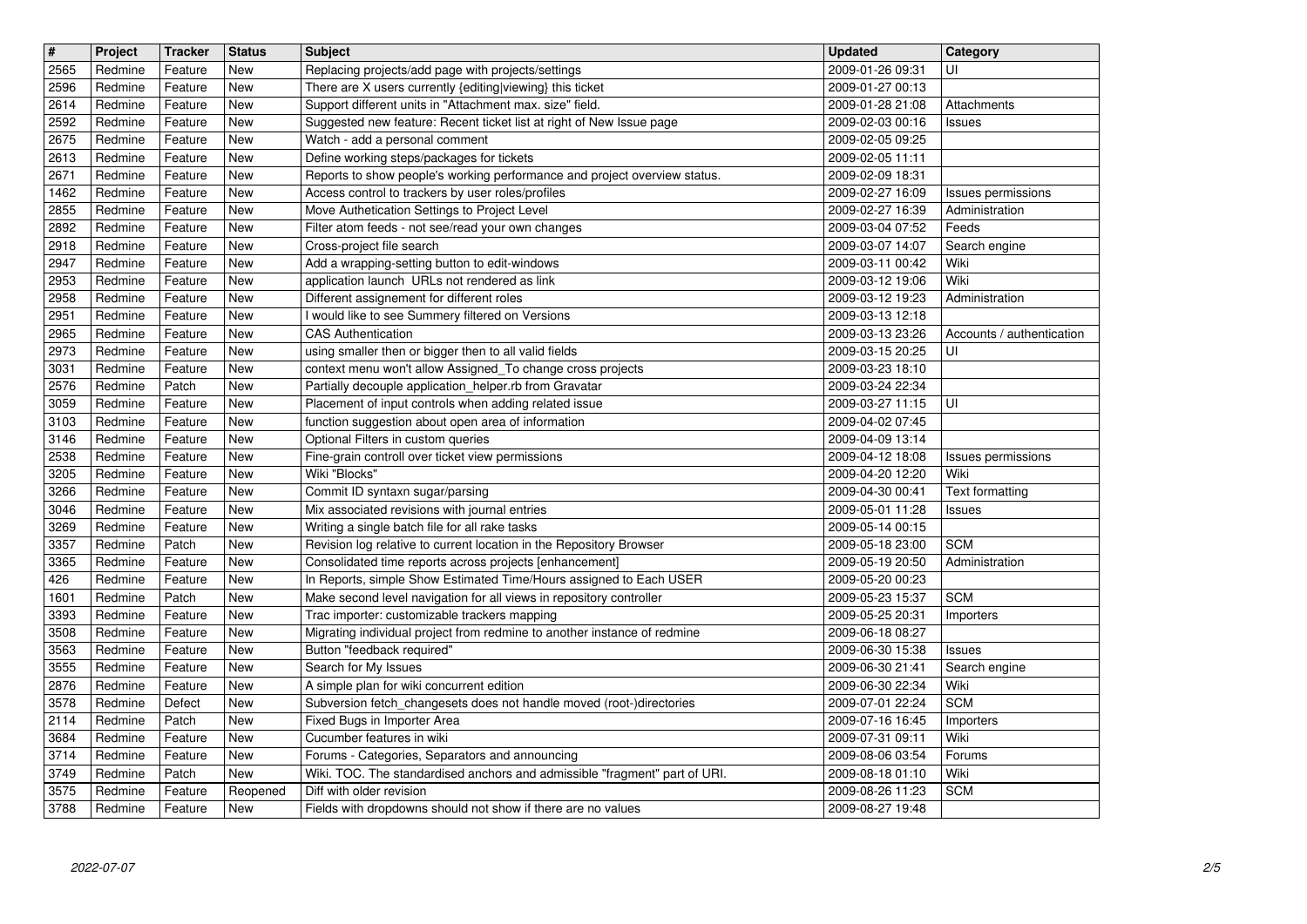| $\overline{\mathbf{H}}$ | Project            | <b>Tracker</b>     | <b>Status</b>                    | <b>Subject</b>                                                                                                                                | <b>Updated</b>                       | Category                               |
|-------------------------|--------------------|--------------------|----------------------------------|-----------------------------------------------------------------------------------------------------------------------------------------------|--------------------------------------|----------------------------------------|
| 3775<br>3803            | Redmine<br>Redmine | Feature<br>Patch   | <b>New</b><br><b>New</b>         | Request project access by new users<br>Show custom user fields in csv export of time entry reports                                            | 2009-08-28 10:26<br>2009-09-01 15:01 | Permissions and roles<br>Time tracking |
| 3833                    | Redmine            | Feature            | New                              | Time tracking enhancement                                                                                                                     | 2009-09-12 15:15                     | Time tracking                          |
| 3901                    | Redmine            | Patch              | New                              | Make length of short project description customizable                                                                                         | 2009-09-23 08:46                     |                                        |
| 3926<br>2315            | Redmine<br>Redmine | Feature<br>Feature | New<br>New                       | Permissions for time tracking<br>Different repository access rights for different users                                                       | 2009-10-01 00:27<br>2009-10-04 22:28 | Time tracking<br><b>SCM</b>            |
| 3980                    | Redmine            | Feature            | New                              | Add a group of projects to user account                                                                                                       | 2009-10-06 19:47                     | Administration                         |
| 3991<br>4002            | Redmine<br>Redmine | Feature<br>Feature | New<br>New                       | Provide basic metadata in issue atom feed even when there are no changes<br>support adding a local user account per repository for ssh access | 2009-10-07 18:15<br>2009-10-08 17:43 | Feeds<br>Administration                |
| 4003                    | Redmine            | Feature            | <b>New</b>                       | Let user choose created repository type                                                                                                       | 2009-10-08 17:46                     | Administration                         |
| 4013                    | Redmine            | Feature            | New                              | Have one color for one project/subproject                                                                                                     | 2009-10-09 23:25                     | UI                                     |
| 3963<br>4032            | Redmine<br>Redmine | Feature<br>Feature | New<br>New                       | Associate a hostname to a particular project<br>Wiki attachment history                                                                       | 2009-10-11 12:06<br>2009-10-15 09:42 | Wiki                                   |
| 3951                    | Redmine            | Defect             | New                              | The SubversionAdapter entries function should use io.readlines instead of io.read                                                             | 2009-10-16 18:09                     | <b>SCM</b>                             |
| 4066                    | Redmine            | Feature            | New                              | Obfuscate email links                                                                                                                         | 2009-10-21 12:38                     | Email notifications                    |
| 4037<br>4101            | Redmine<br>Redmine | Feature<br>Feature | New<br>New                       | LDAP-Memberlist too big<br>Ability to prevent a news item from appearing in the front page and the central news feed.                         | 2009-10-23 19:44<br>2009-10-24 13:02 | Accounts / authentication<br>News      |
| 4162                    | Redmine            | Feature            | New                              | Allow static urls for searches                                                                                                                | 2009-11-03 21:39                     | Search engine                          |
| 4091                    | Redmine            | Feature            | <b>New</b>                       | "Comment" link for issues                                                                                                                     | 2009-11-08 10:39                     | UI                                     |
| 4111<br>3888            | Redmine<br>Redmine | Feature<br>Feature | New<br><b>New</b>                | integrate Issues with basecamp TODO<br>Apply styles across multiple paragraphs                                                                | 2009-11-09 16:31<br>2009-11-11 17:33 | <b>Text formatting</b>                 |
| 4089                    | Redmine            | Feature            | Reopened                         | Fires a warning if required custom fields exist when migrating                                                                                | 2009-11-11 22:59                     | Importers                              |
| 4212<br>4128            | Redmine<br>Redmine | Feature<br>Feature | New<br>New                       | Documents and Wiki tied to Redmine Versions<br>Copy project settings to subprojects                                                           | 2009-11-13 06:23<br>2009-11-16 17:25 | Documents<br>Projects                  |
| 4237                    | Redmine            | Feature            | New                              | Default View for Documents                                                                                                                    | 2009-11-19 20:35                     | Documents                              |
| 4258                    | Redmine            | Feature            | New                              | Improve tab order in wikis                                                                                                                    | 2009-11-20 20:01                     | Wiki                                   |
| 3497<br>371             | Redmine<br>Redmine | Feature<br>Feature | New<br>New                       | "duplicates" relation invalidates roadmap percentage<br>Show time tracking in the changelog/roadmap                                           | 2009-11-22 23:58<br>2009-11-23 00:27 | Roadmap<br>Roadmap                     |
| 376                     | Redmine            | Feature            | New                              | An option to have all the forums browsable from one place                                                                                     | 2009-11-23 01:00                     | Forums                                 |
| 1764<br>2696            | Redmine<br>Redmine | Patch<br>Patch     | New<br>New                       | Add session_config option-stubs to environment-config<br>Add subcategory to category                                                          | 2009-11-23 02:34<br>2009-11-23 14:56 | Accounts / authentication<br>Issues    |
| 4280                    | Redmine            | Feature            | New                              | Reporting capabilities                                                                                                                        | 2009-11-24 17:04                     | Roadmap                                |
| 4288                    | Redmine            | Feature            | New                              | Maintain activity traces of an issue after it has been deleted                                                                                | 2009-11-26 20:00                     | Issues                                 |
| 4191<br>4141            | Redmine<br>Redmine | Feature<br>Defect  | New<br>New                       | Adding spent time through emails<br>Attachments added in a comment via email are not displayed in the ticket history                          | 2009-11-28 13:16<br>2009-11-28 13:16 | Email receiving<br>Email receiving     |
| 4321                    | Redmine            | Feature            | New                              | Referencing issues in commit messages needs extra action                                                                                      | 2009-12-03 06:11                     | Issues                                 |
| 4269                    | Redmine            | Feature            | <b>New</b>                       | Allow ca_path option for reposman.rb to validate peer certificate                                                                             | 2009-12-04 15:05                     |                                        |
| 4348<br>4356            | Redmine<br>Redmine | Feature<br>Feature | New<br>$\overline{\mathsf{New}}$ | Issue summary could present daily statistics in a graph<br>add ability Plugin may contain the theme for Redmine                               | 2009-12-07 20:49<br>2009-12-08 14:46 | <b>Issues</b><br>Plugin API            |
| 4349                    | Redmine            | Feature            | New                              | Choose startpage in My account                                                                                                                | 2009-12-09 04:09                     | Accounts / authentication              |
| 2370                    | Redmine            | Feature            | New                              | Vacations overview<br>The text width should be able to adaptive                                                                               | 2009-12-15 01:15                     | Plugin Request<br>UI                   |
| 4470<br>4374            | Redmine<br>Redmine | Feature<br>Feature | New<br>New                       | Issues - Description preview on hover                                                                                                         | 2009-12-22 13:40<br>2009-12-24 19:51 | UI                                     |
|                         |                    |                    |                                  |                                                                                                                                               |                                      |                                        |
|                         |                    |                    |                                  |                                                                                                                                               |                                      |                                        |
|                         |                    |                    |                                  |                                                                                                                                               |                                      |                                        |
|                         |                    |                    |                                  |                                                                                                                                               |                                      |                                        |
|                         |                    |                    |                                  |                                                                                                                                               |                                      |                                        |
|                         |                    |                    |                                  |                                                                                                                                               |                                      |                                        |
|                         |                    |                    |                                  |                                                                                                                                               |                                      |                                        |
|                         |                    |                    |                                  |                                                                                                                                               |                                      |                                        |
|                         |                    |                    |                                  |                                                                                                                                               |                                      |                                        |
|                         |                    |                    |                                  |                                                                                                                                               |                                      |                                        |
|                         |                    |                    |                                  |                                                                                                                                               |                                      |                                        |
|                         |                    |                    |                                  |                                                                                                                                               |                                      |                                        |
|                         |                    |                    |                                  |                                                                                                                                               |                                      |                                        |
|                         |                    |                    |                                  |                                                                                                                                               |                                      |                                        |
|                         |                    |                    |                                  |                                                                                                                                               |                                      |                                        |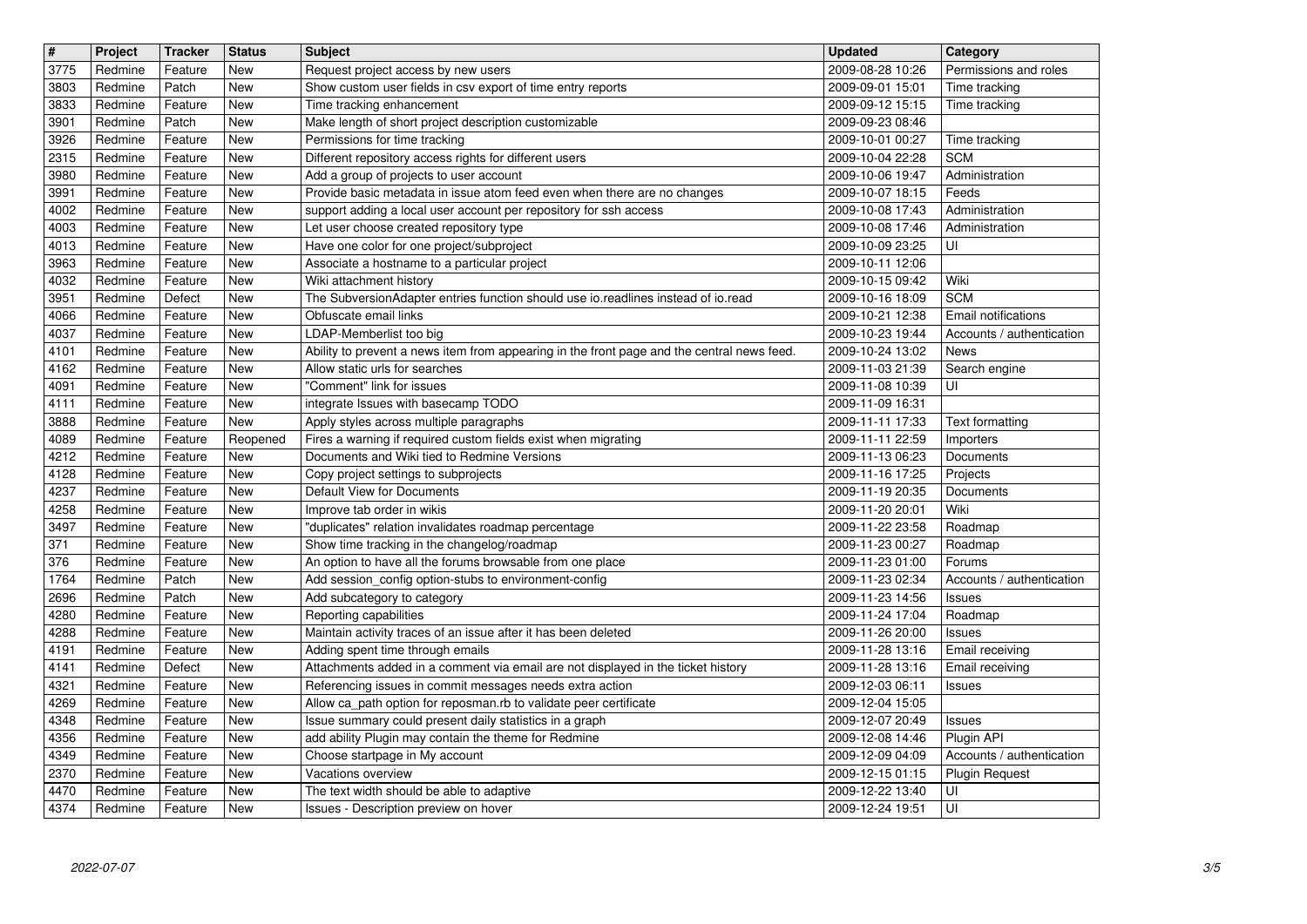| $\overline{\mathbf{H}}$ | Project            | <b>Tracker</b>     | <b>Status</b>            | <b>Subject</b>                                                                                                              | <b>Updated</b>                       | Category                  |
|-------------------------|--------------------|--------------------|--------------------------|-----------------------------------------------------------------------------------------------------------------------------|--------------------------------------|---------------------------|
| 4432                    | Redmine            | Feature            | New                      | Custom highlighting for certain user-role comments                                                                          | 2009-12-25 20:38                     | UI                        |
| 4448<br>4485            | Redmine<br>Redmine | Defect<br>Feature  | <b>New</b><br><b>New</b> | Subversion password cleanly visible in the process list and some logs<br>Create an ACL privilege for assigning tickets      | 2009-12-26 17:16<br>2009-12-29 14:23 | <b>SCM</b>                |
| 4507                    | Redmine            | Feature            | <b>New</b>               | Changing field order to input Firstname and Lastname                                                                        | 2010-01-01 11:42                     | Issues permissions<br>UI  |
| 2197                    | Redmine            | Patch              | Reopened                 | protect user email from spmamer                                                                                             | 2010-01-03 03:48                     | Email notifications       |
| 4535                    | Redmine            | Patch              | New                      | Import Target Version from Mantis                                                                                           | 2010-01-07 23:25                     | Importers                 |
| 2597                    | Redmine            | Feature            | New                      | Allow users to choose on which specific events they want to be notified                                                     | 2010-01-08 14:51                     | Email notifications       |
| 4554                    | Redmine            | Feature            | New                      | mark the issue as "duplicate" when I add the related issue                                                                  | 2010-01-12 20:32                     | Issues                    |
| 4555<br>4558            | Redmine<br>Redmine | Feature<br>Feature | <b>New</b><br><b>New</b> | share filters with teams<br>watch categories and users                                                                      | 2010-01-12 20:32<br>2010-01-12 22:31 | <b>Issues</b>             |
| 4571                    | Redmine            | Patch              | <b>New</b>               | Allow labels for Redmine links                                                                                              | 2010-01-13 15:40                     | Text formatting           |
| 4588                    | Redmine            | Defect             | <b>New</b>               | In status form of version view, link to issues results limited.                                                             | 2010-01-15 02:11                     |                           |
| 4520                    | Redmine            | Patch              | <b>New</b>               | Simplify URL Matching in Redmine                                                                                            | 2010-01-15 18:13                     | Text formatting           |
| 4635                    | Redmine            | Patch              | New                      | Filter by Role clause                                                                                                       | 2010-01-22 16:06                     | <b>Issues</b>             |
| 4685<br>4705            | Redmine<br>Redmine | Feature<br>Patch   | New<br>New               | Custom single issue views<br>Allow selection of up to five fields in timelog report                                         | 2010-01-28 23:11<br>2010-02-01 13:27 | UI<br>Time tracking       |
| 4717                    | Redmine            | Feature            | New                      | Make wiki tab link use the actual link that contains the page name.                                                         | 2010-02-02 15:21                     | Wiki                      |
| 4714                    | Redmine            | Feature            | <b>New</b>               | hide "Projects" from the main menu for anonymous users, when there are no public projects                                   | 2010-02-05 10:19                     | Issues permissions        |
| 4744                    | Redmine            | Feature            | <b>New</b>               | Maintain File and Document meta data                                                                                        | 2010-02-05 15:42                     | Attachments               |
| 4746                    | Redmine            | Feature            | <b>New</b>               | Adapt repository statistics charts to number of developers                                                                  | 2010-02-05 17:12                     | <b>SCM</b>                |
| 4316                    | Redmine<br>Redmine | Feature<br>Feature | <b>New</b><br>New        | about timelog approval workflow<br>'issue category" should have a "description" field                                       | 2010-02-06 03:12<br>2010-02-08 22:07 | Time tracking             |
| 4768<br>4582            | Redmine            | Feature            | New                      | Automaticly set an issue status when an issue is first assigned                                                             | 2010-02-10 01:45                     | Issues<br>Issues          |
| 4695                    | Redmine            | Feature            | New                      | Stack trace formatting                                                                                                      | 2010-02-10 03:15                     | Text formatting           |
| 4799                    | Redmine            | Feature            | New                      | Issue Custom Fields Parent-Child                                                                                            | 2010-02-11 01:05                     | Custom fields             |
| 4827                    | Redmine            | Feature            | <b>New</b>               | Tags on `media` / `data sets` (issues, projects, file etc)                                                                  | 2010-02-13 04:27                     | Custom fields             |
| 4829<br>4835            | Redmine<br>Redmine | Feature<br>Feature | <b>New</b><br><b>New</b> | Write an installer                                                                                                          | 2010-02-13 05:31                     | <b>REST API</b>           |
| 1557                    | Redmine            | Feature            | <b>New</b>               | Mono compatable .NET implementation of the redmine API<br>LDAP Synchronization                                              | 2010-02-13 10:22<br>2010-02-17 21:18 | <b>LDAP</b>               |
| 4882                    | Redmine            | Feature            | <b>New</b>               | Email receiving through MAPI                                                                                                | 2010-02-19 19:55                     | Email receiving           |
| 3537                    | Redmine            | Feature            | New                      | members on the project to be watched                                                                                        | 2010-02-21 16:10                     | Permissions and roles     |
| 4814                    | Redmine            | Feature            | <b>New</b>               | Option to prevent removing all members with a certain role                                                                  | 2010-02-22 05:51                     | Projects                  |
| 4909                    | Redmine            | Feature            | <b>New</b>               | Users nenu                                                                                                                  | 2010-02-24 22:02                     | Accounts / authentication |
| 4960<br>4977            | Redmine<br>Redmine | Feature<br>Patch   | <b>New</b><br><b>New</b> | Links to latest version of all files modified by a tickets associated revisions<br>LDAP user cant change username and email | 2010-03-02 02:19<br>2010-03-03 17:30 | LDAP                      |
| 4980                    | Redmine            | Feature            | <b>New</b>               | Reference to a commit in a different project                                                                                | 2010-03-03 20:54                     |                           |
| 4956                    | Redmine            | Defect             | <b>New</b>               | Proejct Settings submenu disappearing when viewing another controller                                                       | 2010-03-04 06:33                     | UI                        |
| 4987                    | Redmine            | Feature            | <b>New</b>               | Convert internal URLs to canonic wiki links                                                                                 | 2010-03-04 23:15                     | Wiki                      |
| 4994                    | Redmine            | Defect             | New                      | Issue global custom fields should be available in filters only for their trackers                                           | 2010-03-08 07:34                     | Custom fields             |
| 2748<br>5017            | Redmine<br>Redmine | Patch<br>Feature   | New<br>New               | Improved Trac-Importer with subversion repository migration                                                                 | 2010-03-08 21:58<br>2010-03-09 16:42 | <b>Importers</b>          |
| 5020                    | Redmine            | Defect             | New                      | Custom columns on Admin/Users page<br>Advanced Subversion Integration Howto is confusing                                    | 2010-03-09 20:41                     | Documentation             |
| 2481                    | Redmine            | Feature            | New                      | Improved issue update (+post real-life project information).                                                                | 2010-03-10 09:41                     | <b>Issues</b>             |
|                         |                    |                    |                          |                                                                                                                             |                                      |                           |
|                         |                    |                    |                          |                                                                                                                             |                                      |                           |
|                         |                    |                    |                          |                                                                                                                             |                                      |                           |
|                         |                    |                    |                          |                                                                                                                             |                                      |                           |
|                         |                    |                    |                          |                                                                                                                             |                                      |                           |
|                         |                    |                    |                          |                                                                                                                             |                                      |                           |
|                         |                    |                    |                          |                                                                                                                             |                                      |                           |
|                         |                    |                    |                          |                                                                                                                             |                                      |                           |
|                         |                    |                    |                          |                                                                                                                             |                                      |                           |
|                         |                    |                    |                          |                                                                                                                             |                                      |                           |
|                         |                    |                    |                          |                                                                                                                             |                                      |                           |
|                         |                    |                    |                          |                                                                                                                             |                                      |                           |
|                         |                    |                    |                          |                                                                                                                             |                                      |                           |